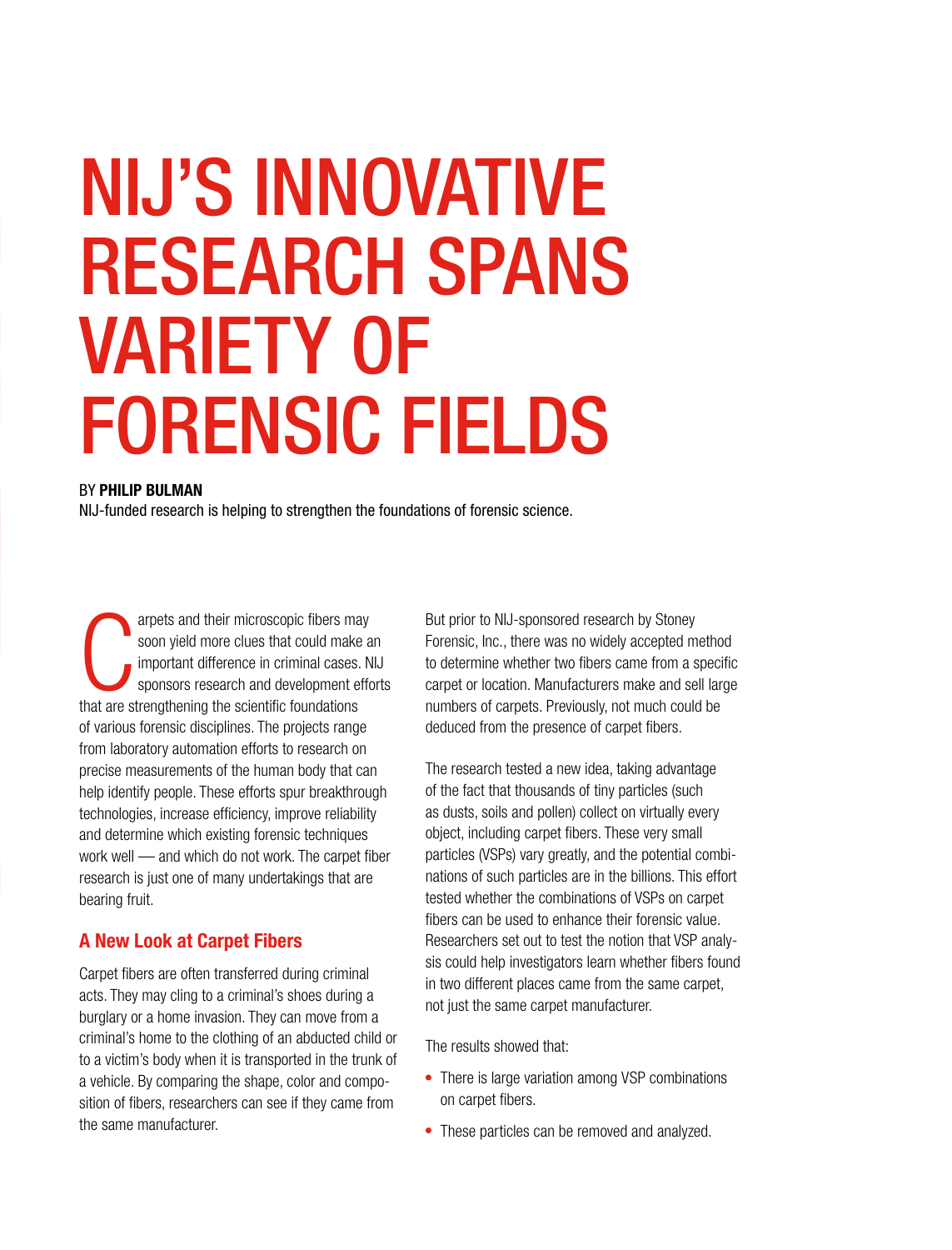## Forensic Science Research and Development — More Than DNA

Between 2010 and 2013, NIJ closed more than 100 forensic science projects by submitting final techni[cal reports for posting on NCJRS.gov. DNA research and development plays a major role in NIJ's forensic](http://www.nij.gov/publications/collections.htm)  science portfolio, but much of the research in the portfolio covers other forensic disciplines: impression evidence, controlled substances, fire and arson investigation, and forensic anthropology, to name a few.

Some of the most recent reports are:

- Independent Validation Test of Microscopic Saw Mark Analysis ([NCJRS.gov,](https://ncjrs.gov) keyword: 241745)
- Quantitative Analysis of High Velocity Bloodstain Patterns ([NCJRS.gov,](https://ncjrs.gov) keyword: 241744)
- Statistical Examination of Handwriting Characteristics Using Automated Tools ([NCJRS.gov](https://ncjrs.gov), keyword: 241743)
- Developing an Empirically Based Ranking Order for Bone Sampling ([NCJRS.gov,](https://ncjrs.gov) keyword: 241868)
- Biomarkers of Human Decomposition Ecology and the Relationship to Postmortem Interval ([NCJRS.gov,](https://ncjrs.gov) keyword: 241440)
- Determination of Unique Fracture Patterns in Glass and Glassy Polymers ([NCJRS.gov](https://ncjrs.gov), keyword: 241445)
- Manipulative Virtual Tools for Tool Mark Characterization ([NCJRS.gov,](https://ncjrs.gov) keyword: 241443)
- Expansion of a Cheminformatic Database of Spectral Data for Forensic Chemists and Toxicologists ([NCJRS.gov,](https://ncjrs.gov) keyword: 241444)
- Designer Amphetamines in Forensic Toxicology Casework ([NCJRS.gov,](https://ncjrs.gov) keyword: 241439)
- Ignitable Liquid Fuel Fires in Buildings A Study of Fire Dynamics ([NCJRS.gov](https://ncjrs.gov), keyword: 241442)
- Forensic Analysis of Ignitable Liquid Fuel Fires in Buildings [\(NCJRS.gov,](https://ncjrs.gov) keyword: 241441)

To read these reports, search by keyword at [NCJRS.gov](https://ncjrs.gov).

To find more research, select "Forensic Sciences" at <http://www.nij.gov/publications/collections.htm>.

To learn more about NIJ's forensic science research and development grants, visit [NIJ.gov](http://www.nij.gov), keywords: forensic awards.

- There are common combinations for fibers from a given carpet, and they are distinct from the combinations found on other carpets.
- Forensic laboratories can do this analysis using instruments commonly found in crime laboratories and without interfering with other investigative efforts.

For the first time, investigators have a scientifically verifiable method to determine whether a fiber came from a specific carpet. The same approach can apply to fibers from other sources, such as clothing and linens. Further, because particles are found on virtually every object — including vehicles, weapons and other types of evidence — the door has been opened